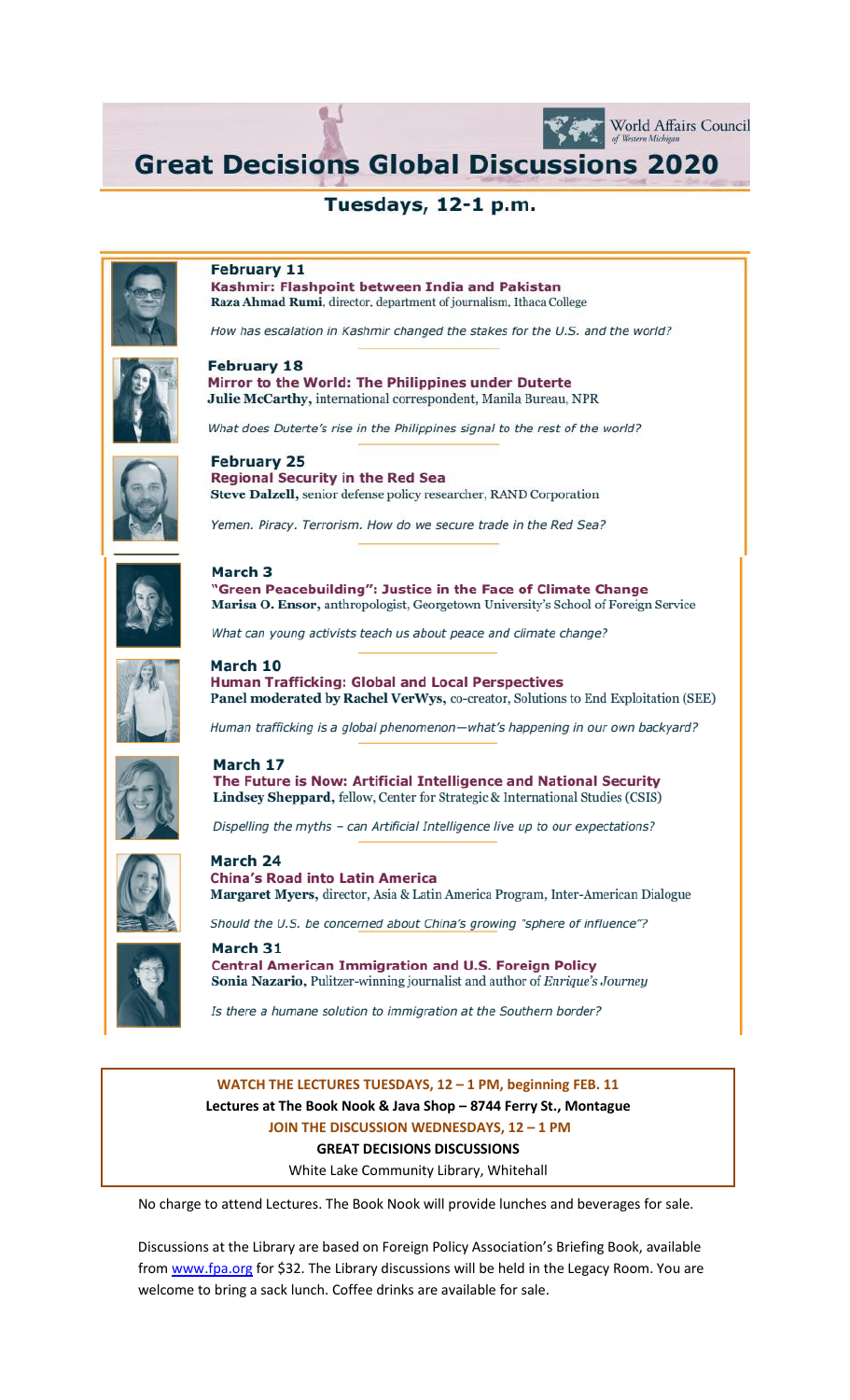

Contact Information:

Marcia Conaghan

Adult Programs Coordinator

[whimc@llcoop.org](mailto:whimc@llcoop.org)

[www.whitelakelibrary.michlibrary.org](http://www.whitelakelibrary.michlibrary.org/)

FOR RELEASE: January 23, 2020

## **Book Nook Java Shop and White Lake Community Library to collaborate on World Issues Programs**

Starting on Tuesday, February 11, from noon to 1:00 pm, there will be eight weekly livestreamed lectures at the Book Nook Java Shop in Montague. These lectures, sponsored by the World Affairs Council of Western Michigan and presented live in Grand Rapids at Calvin University, will be followed up by discussions of the topic on Wednesdays at the White Lake Community Library from noon-1:30 pm.

To generate better discussions, the Wednesday attendees are encouraged to purchase the Great Decisions booklet (\$32) and read the 10 pages or so of background on the week's topic. Books can be purchased and all 8 topics can be viewed at the Foreign Policy Association website www.fpa.org under the heading Great Decisions.

The first week's focus on February 11 is India and Pakistan, with the World Affairs Council providing a Tuesday lecture titled Kashmir: Flashpoint between India and Pakistan presented by Raza Ahmad Rumi director of the Department of Journalism at Ithaca College. The Tuesday lecture requires no prior commitment, just drop in. Wednesday discussion group attendees may want to order the book and read ahead of time on the topic.

The discussion group on Wednesdays will remain open during the 8 weeks from February 11 to April  $1<sup>st</sup>$ , but If you want to join the discussion group on Wednesdays, or if you have any questions, please contact Andrew Kuharevicz at The Book Nook Java Shop at [andrew@thebooknookjavashop.com,](mailto:andrew@thebooknookjavashop.com) or Marcia Conaghan at [mconaghan@wlclib.org.](mailto:mconaghan@wlclib.org) Participants are encouraged to share in leading the discussions based on questions provided in the booklet.

The lectures and discussions will be presented in the following order:

February 11 and 12 Kashmir: Flashpoint between India and Pakistan

February 18 and 19 Philippines under Duterte

February 25 and 26 Regional Security in the Red Sea Area

March 3 and 4 Green Peacebuilding in the Age of Climate Change

March 10 and 11 Human Trafficking

March 17 and 18 Artificial Intelligence and National Security